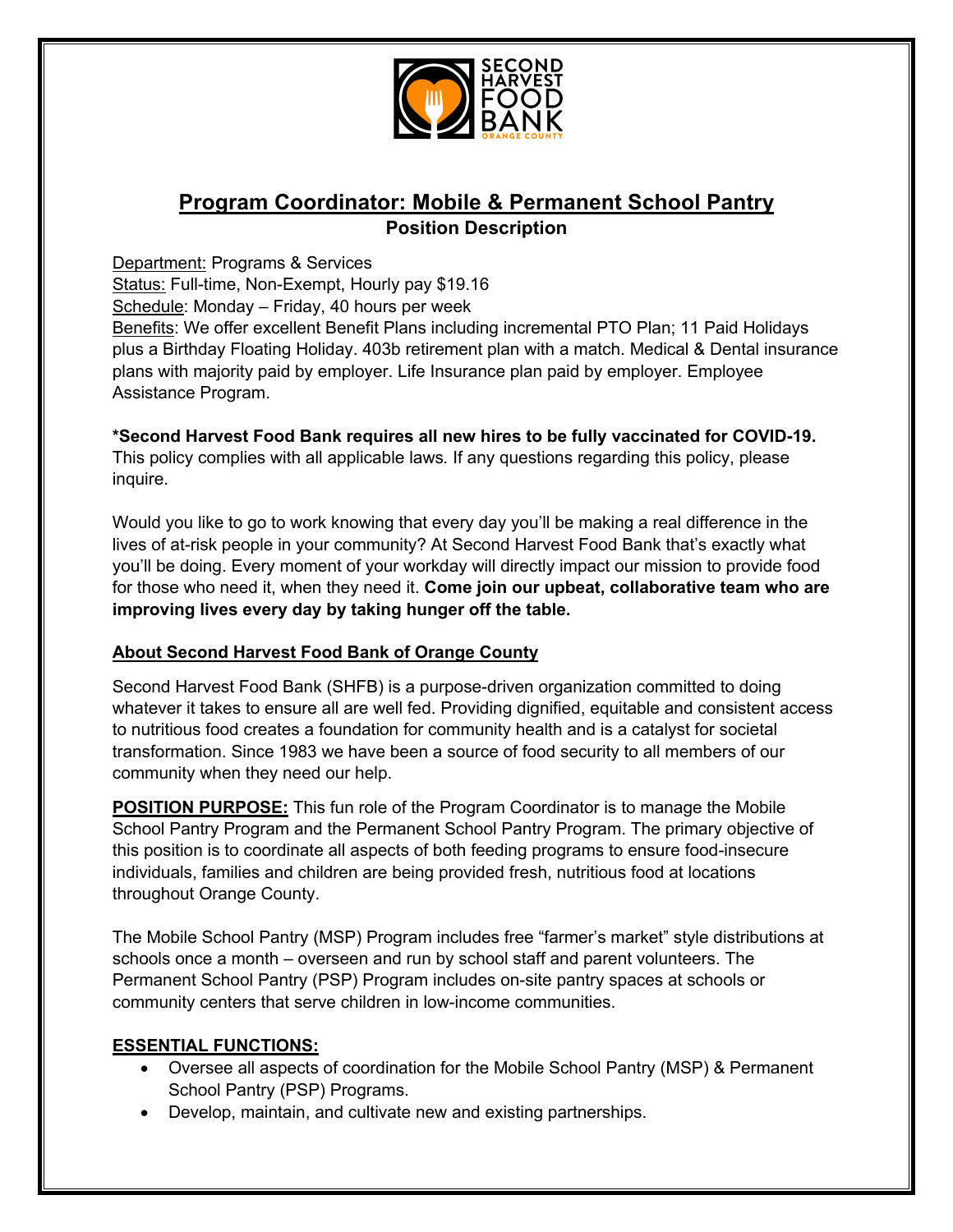

- Lead the annual MSP school district approval, school (re)application, interviewing, and schoolapproval processes with the support of the Programs & Services Supervisor.
- Train and supervise all MSP & PSP partners. Set proper expectations for program operations to ensure the program model is carried out by partner staff and volunteers at all times. Training for parent volunteer will be in English and/or Spanish.
- Proactively look for solutions to partner challenges in executing the MSP & PSP Programs, including providing guidance and/or working with internal SHFB departments to overcome obstacles.
- Provide ongoing support to partners via email, phone calls and in-person or Zoom meetings as needed.
- Communicate and work with SHFB Logistics and Operations departments to effectively execute the MSP & PSP Programs, as needed.
- Ensure client database integrity with weekly database checks; create and maintain a simple, standardized intake process for new clients, and clean-up database as needed. Ensure partners are keeping client database always updated.

## **OTHER DUTIES INCLUDE:**

- Provide continuous feedback and insight to the Director of Programs & Services about product needs; advocate on behalf of your partners so that we can better understand their needs and build our operating plan around those insights.
- Actively participate in weekly team meetings and report updates, concerns, and successes in group meetings and at 1:1s.
- Attend webinars and trainings to increase food bank, child hunger, and Feeding America knowledge.
- Assist in collecting client stories for grant reports and various Development Department needs.
- Other duties as assigned.

## **PHYSICAL DEMANDS/ENVIRONMENTAL FACTORS:**

- Ability to lift 25 pounds to carry equipment and supplies as needed.
- Regular driving throughout Orange County.
- Extended periods of sitting to meet with clients and while working on a phone and computer.
- Indoor office environment and indoor warehouse environment with moderate noise at food bank location.
- 25%-50% of time spent off-site at Community Partner locations and attending various meetings.
- Office hours are 8am 4:30pm, but schedule varies based on Department needs. Possible evening and weekend hours.